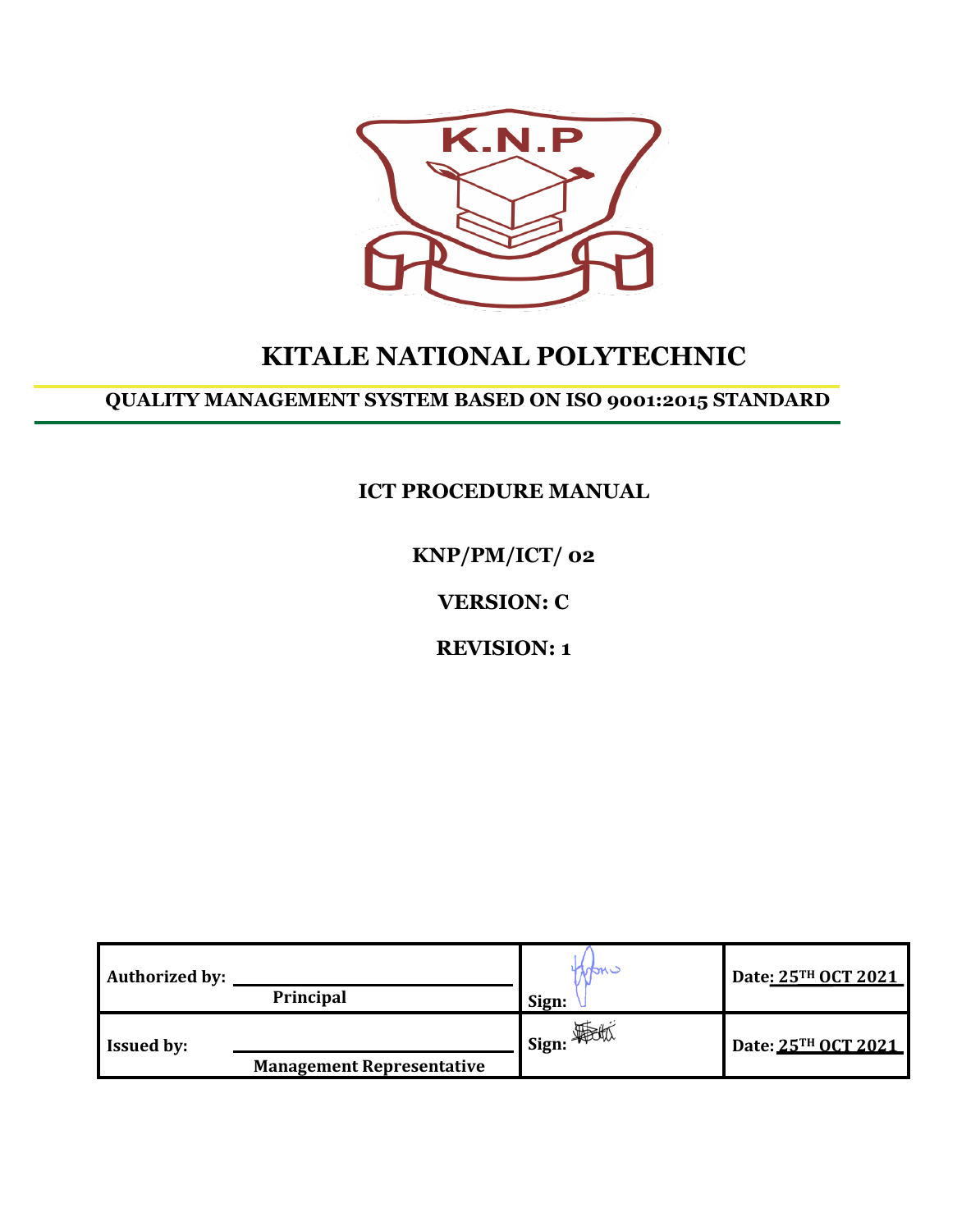| K.N.P |                                    | Ref: KNP/PM/ICT/02 |                       |
|-------|------------------------------------|--------------------|-----------------------|
|       | <b>KITALE NATIONAL POLYTECHNIC</b> | Dept               | ICT                   |
|       | ISO 9001:2015                      | <b>Issue date</b>  | $-25th$ October, 2021 |
|       | <b>Title:</b>                      | <b>Version</b>     |                       |
|       | <b>ICT PROCEDURE MANUAL</b>        | <b>Revision</b>    |                       |

# **CIRCULATION**

| <b>NAME</b>                        | COPY NO. |
|------------------------------------|----------|
| Principal                          | 1.       |
| Deputy Principal Administration    | 2.       |
| <b>Deputy Principal Academics</b>  | 3.       |
| Registrar                          | 4.       |
| Dean of students                   | 5.       |
| Management representative          | 6.       |
| <b>HOD</b> Agriculture             | 7.       |
| HOD Building and civil engineering | 8.       |
| <b>HOD Business</b>                | 9.       |
| <b>HOD</b> Electrical /electronic  | 10.      |
| <b>HOD Hospitality Management</b>  | 11.      |
| HOD IT                             | 12.      |
| <b>HOD Liberal studies</b>         | 13.      |
| HOD Maths and Applied sciences     | 14.      |
| <b>HOD Mechanical Engineering</b>  | 15.      |
| Examinations Officer               | 16.      |
| Finance Officer                    | 17.      |
| <b>Procurement Officer</b>         | 18.      |
| HOD Guidance and Counseling        | 19.      |
| <b>HOD Library</b>                 | 20.      |
| <b>Industrial Liaison Officer</b>  | 21.      |
| PC Coordinator                     | 22.      |
| <b>Sports Officer</b>              | 23.      |
| <b>External Auditor</b>            | 24.      |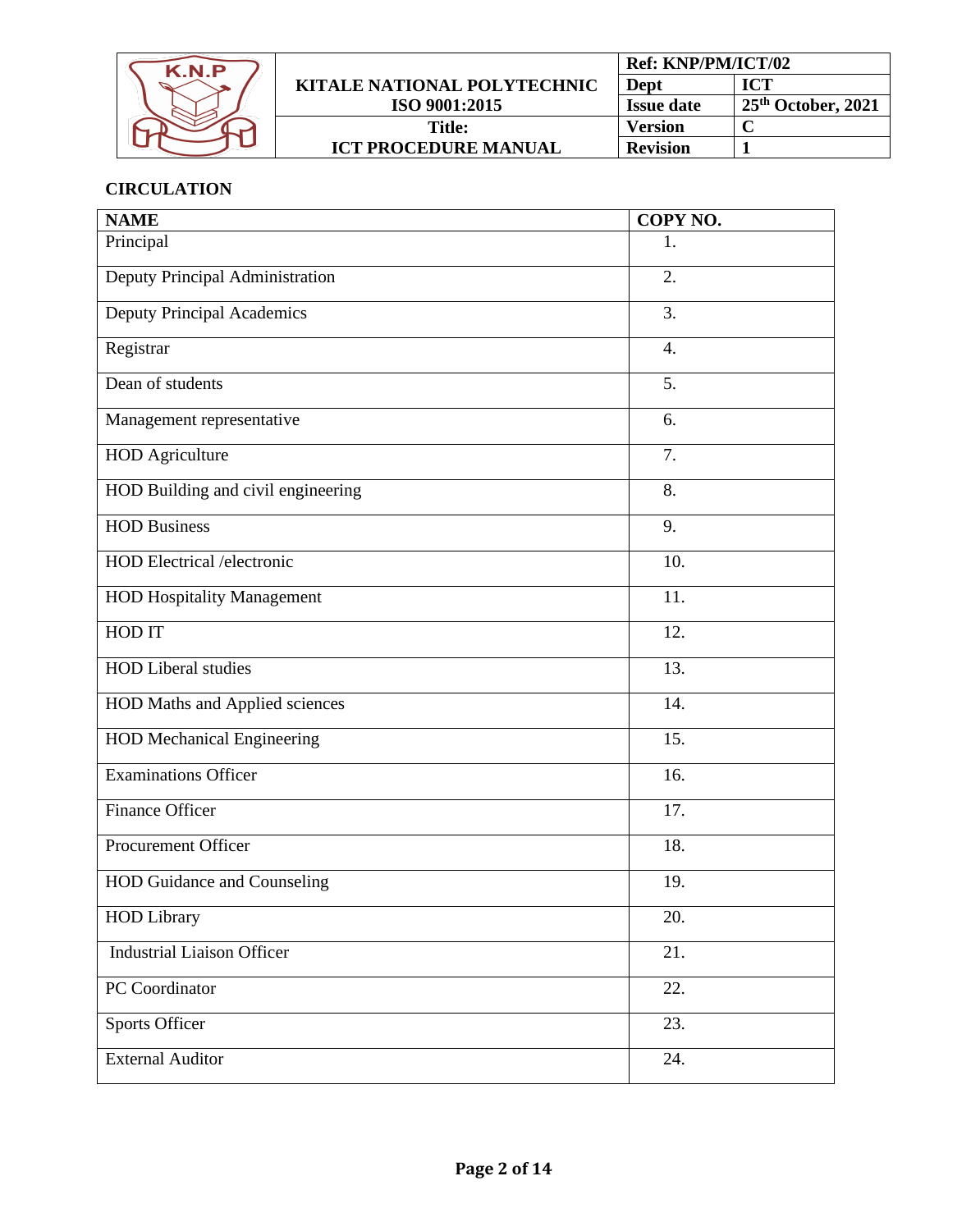| K N P |                                    | <b>Ref: KNP/PM/ICT/02</b> |                       |
|-------|------------------------------------|---------------------------|-----------------------|
|       | <b>KITALE NATIONAL POLYTECHNIC</b> | Dept                      | ICT                   |
|       | ISO 9001:2015                      | <b>Issue date</b>         | $-25th$ October, 2021 |
|       | Title:                             | Version                   |                       |
|       | <b>ICT PROCEDURE MANUAL</b>        | <b>Revision</b>           |                       |

# **TABLEOF CONTENTS**

| PROCEDURE NUMBER 3: ASSET ASSESSMENT, REPAIR AND MAINTAINANCE OF ICT |  |
|----------------------------------------------------------------------|--|
|                                                                      |  |
|                                                                      |  |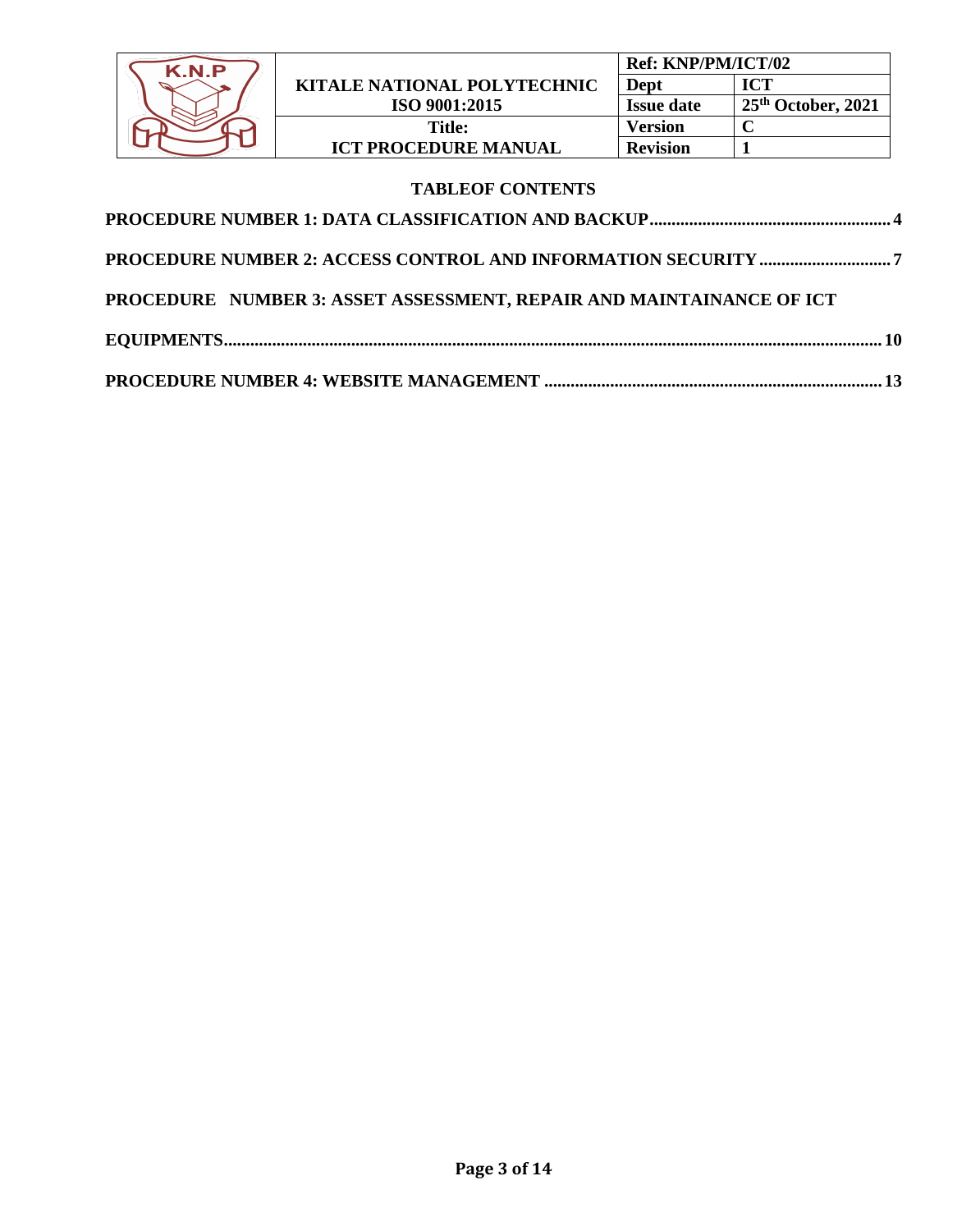

# <span id="page-3-0"></span>**PROCEDURE NUMBER 1: DATA CLASSIFICATION AND BACKUP**

## **1.0 GENERAL**

# **1.1 PURPOSE**

The purpose of this procedure is to ensure efficiency in data classification and backup protection in KNP.

## **1.2 SCOPE**

This procedure applies for all the data classification activities in KNP

#### **1.3 REFERENCES**

a) KNP ICT Policy 2009

#### **1.4 TERMS DEFINITION**

- a) Data-raw material in any /Recorded information an any form
- b) Classification-Grouping of data according to characteristics
- c) MIS Management information system

#### **1.5 PRINCIPAL RESPONSIBILITY**

The head of ICT shall be responsible for ensuring that this procedure is followed and maintained.

#### **1.6 INTERFACES/INTERACTIONS**

- a) Finance for timely signing of requisitions
- b) Procurement For Acquisition And Provision Of Materials
- c) all HODs for co-operation in terms of availing data to be backed up in folders

#### **1.7 PERFORMANCE TARGET**

The performance shall be measured through the overall performance of the Department basing on;

| PERFORMANCE TARGET           | MONITORING AND MEASUREMENT                                         |
|------------------------------|--------------------------------------------------------------------|
| Timely backup                | Review the filled data backup form against stipulated<br>timelines |
| Safety of all backed-up data | Observe the safety of the cabinet/the back up storage area         |
| Easily retrieved data        | Conducting periodic retrieval tests                                |

#### **1.8 RESOURCES**

The resources to be used in the process are listed below:-

- a) Equipments such as; external hard disks, Cds, flash, safe/cabinet, computers,
- b) MIS officer, IT technicians
- c) Internet
- d) Office space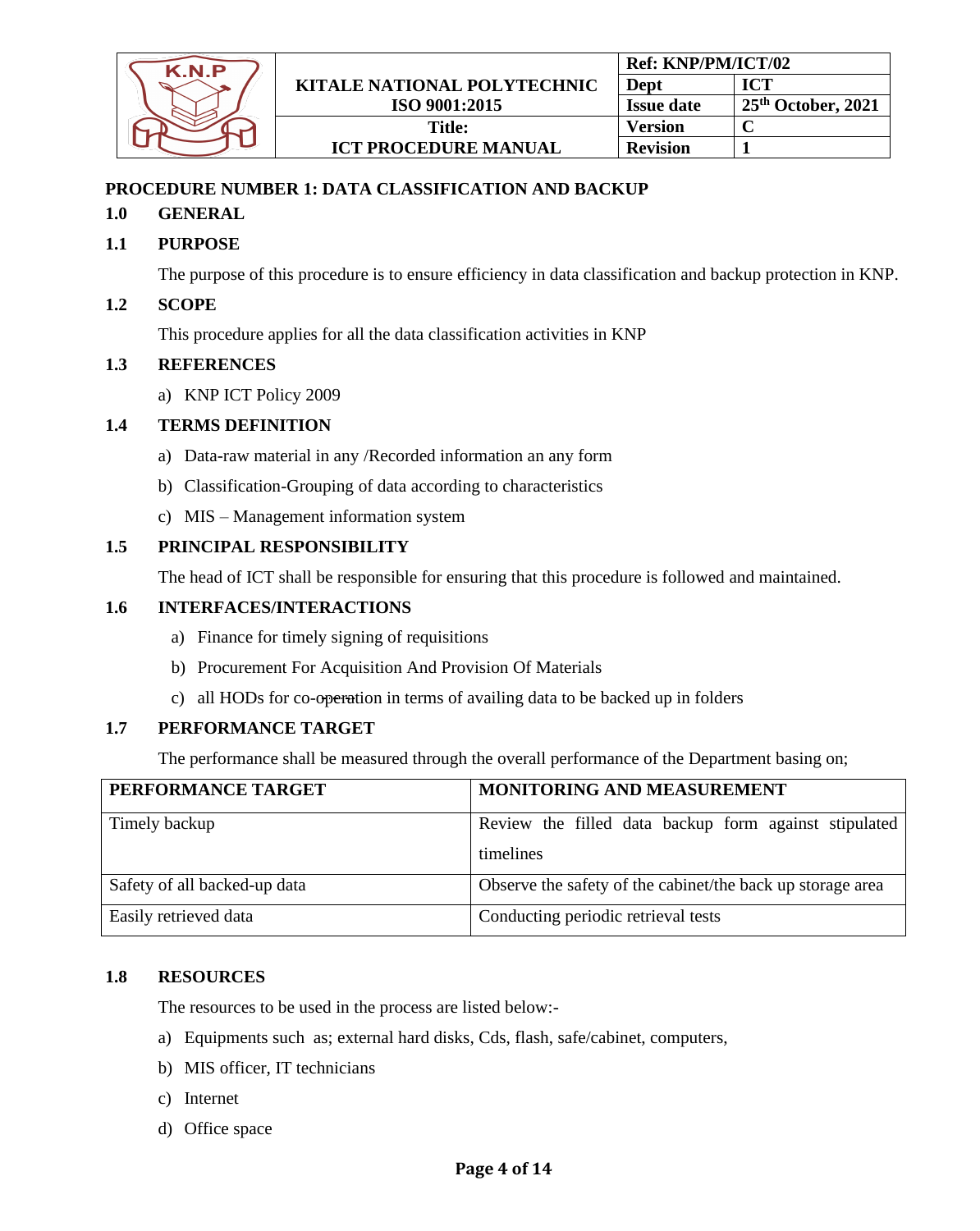| K N P |                             | Ref: KNP/PM/ICT/02 |                    |
|-------|-----------------------------|--------------------|--------------------|
|       | KITALE NATIONAL POLYTECHNIC | Dept               | <b>ICT</b>         |
|       | ISO 9001:2015               | <b>Issue date</b>  | 25th October, 2021 |
|       | Title:                      | Version            |                    |
|       | <b>ICT PROCEDURE MANUAL</b> | <b>Revision</b>    |                    |

e) Stationery

# **1.9 INPUTS AND OUTPUTS**

| <b>INPUTS</b>     | <b>OUTPUTS</b>                            |
|-------------------|-------------------------------------------|
| Departmental data | Backed up data on secondary storage/cloud |
| MIS systems       | Dully filled data backup forms            |
| Backup media      |                                           |
| Backup forms      |                                           |

# **2.0 METHOD**

- 2.1 This procedure shall start with ICT officer issuing termly data backup schedule second week of every term. The schedule shall comprise; issue date, department, backup date, type of data to be backed up. The data to the backed up shall be classified as; MIS and departmental data.
- 2.2 The MIS data shall be backed up regularly depending on the frequency of MIS transactions. Classification of MIS data shall be done as stated in 2.2 through 2.5 In classifying departmental data, the ICT officer shall:
- 2.2.1 Sort the departmental databases files as labelled. The files shall be labelled either as applicable:
	- a) Confidential-database file that would not expose The Polytechnic to loss if disclosed, but ought to be protected to prevent unauthorised disclosure.
	- b) High risk-database file that would cause severe damage to the department/institute if disclosed or modified
	- c) Public-database that may be freely disseminated
- 2.3. Confirm from the source department, the category i.e. public/ high risk/ confidential and label the database as detailed above
- 2.4 In creating data back-ups, the ICT officer shall ensure:
	- a) Creation of new folder and name it e.g. "Back up PROCUREMENT January, 2010"
	- b) Creation of new folders and name them as per the various classification specifying the back up period e.g. "Backup confidential ICT January, 2010"
	- c) Putting of the various databases files in their respective classification and departmental folders
- 2.5 This procedure shall be deemed complete upon the ICT officer storing the backup data in safe custody.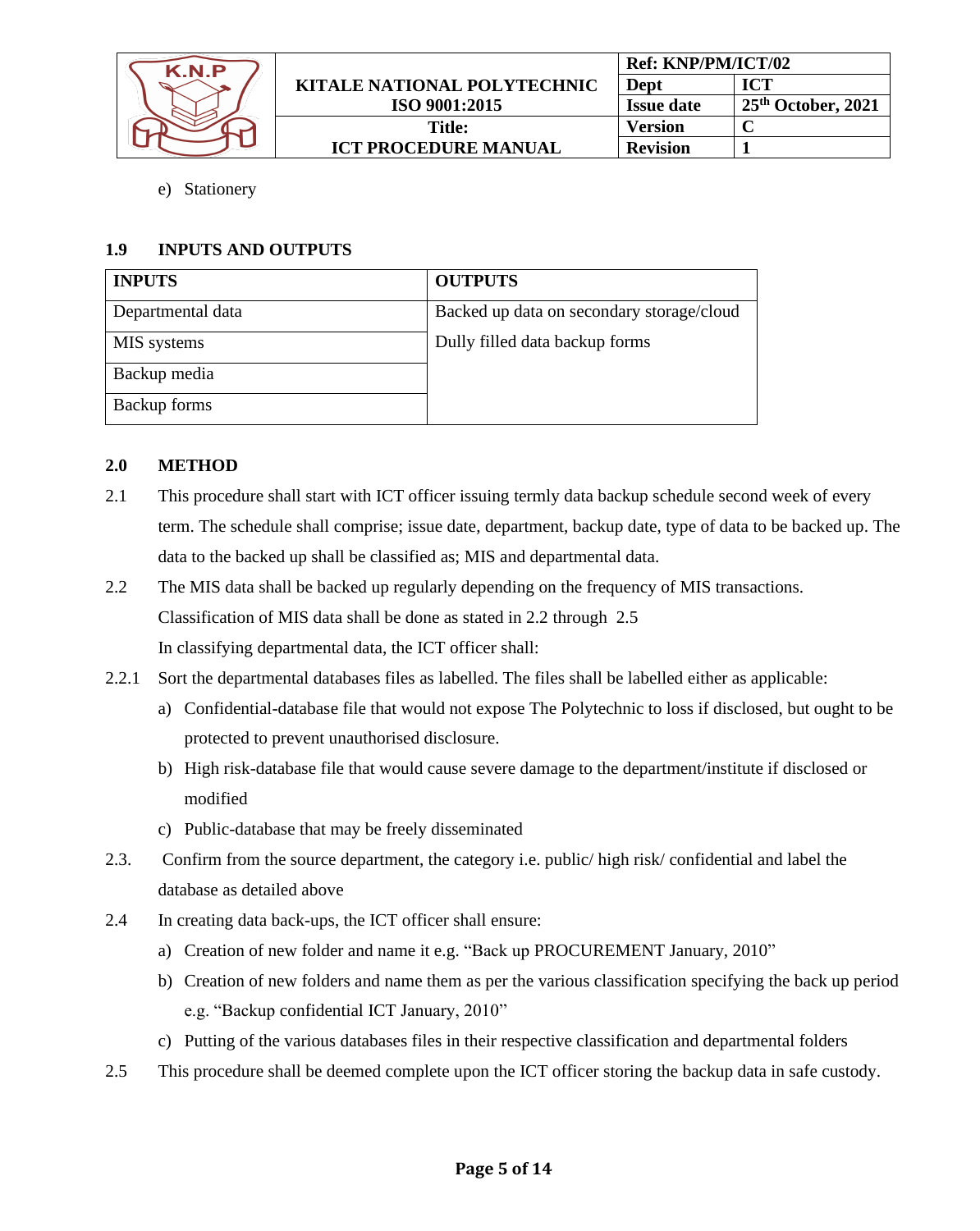

# **LIST OF APPLICABLE RECORDS/REPORTS**

- a) Updated Data backup schedule
- b) Filled Data back-up forms
- c) Back-up media-CDs, External Hard disks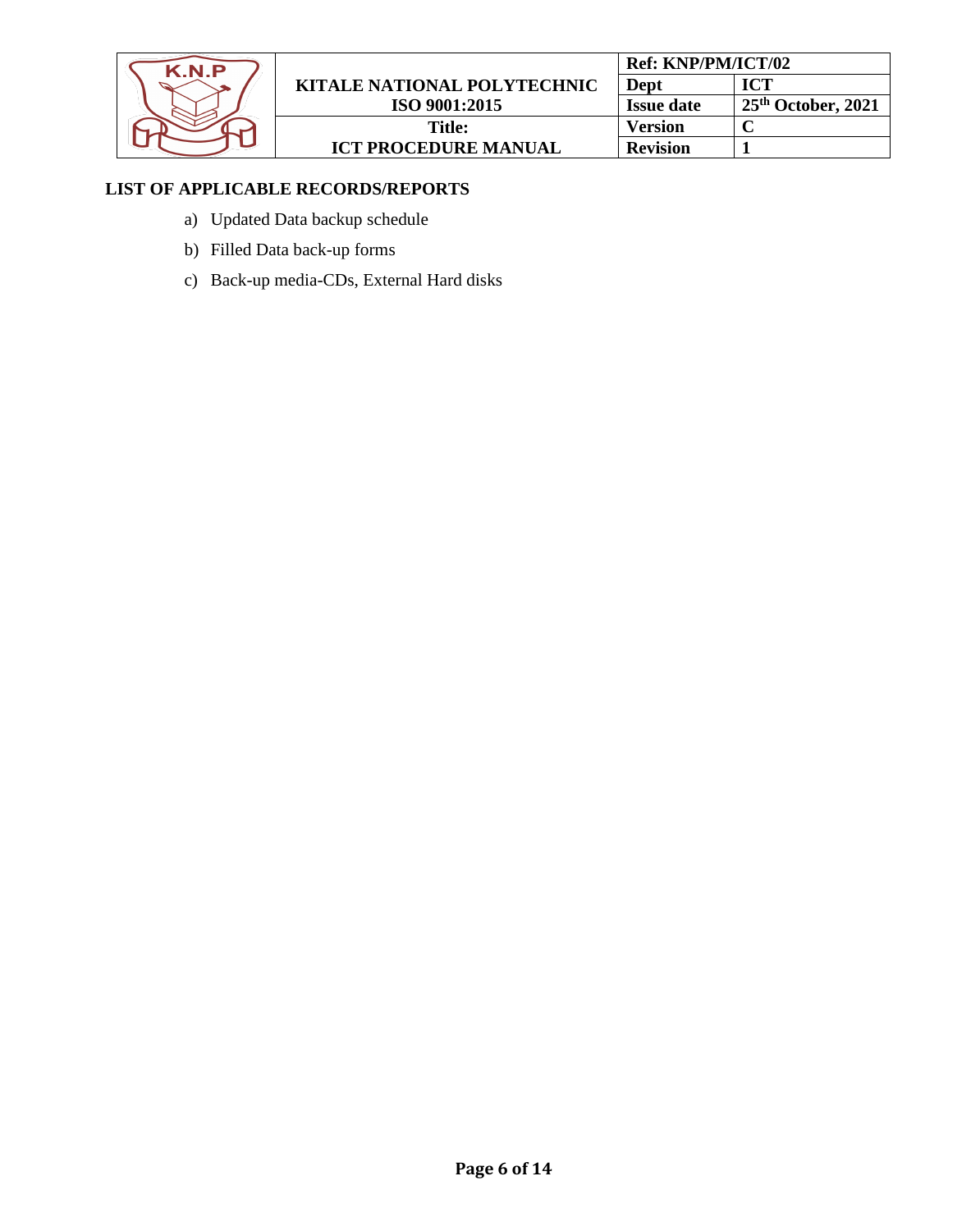

# <span id="page-6-0"></span>**PROCEDURE NUMBER 2: ACCESS CONTROL AND INFORMATION SECURITY**

## **1.0 GENERAL**

**1.1 PURPOSE**

The purpose of this procedure is to ensure effectiveness in controlling access to information in KNP

## **1.2 SCOPE**

This procedure applies to all access control and information security in KNP

#### **1.3 REFERENCES**

a) KNP ICT Policy 2009

#### **1.4 TERMS AND DEFINITIONS**

- **a) Access –**Ability to deny or permit the use of a particular resource
- **b) Access rights –** refers to the right of possession or use of data
- **c) Data control-** mechanisms used to control data access
- d) **Assigned Users-** those who have been appointed or allotted some task or responsibility in a network
- **e) Virus–**Programme written to replicate by attaching copies of itself to other objects within the system, and normally having a detrimental effect
- **f) Prevention –** Applying measures to protect from harm or damage
- g) **Intrusion-** Unauthorised access
- h) **ICT Assets**  Comprises all ICT Hardwares & Softwares, Infrastructure and Information

#### **1.5 PRINCIPAL RESPONSIBILITY**

The HOD ICT department shall be responsible for ensuring that this procedure is followed and maintained.

#### **1.6 INTERFACES/INTERACTIONS**

- a) Procurement for procuring of stationery, antivirus and internet service provider
- b) Finance for facilitation of requisitions
- c) HODs for co-operation
- d) MIS /computer users for co-operation

#### **1.7 PERFORMANCE TARGET**

The performance shall be measured through the overall performance of the Department basing on;

| PERFORMANCE TARGET            | <b>MONITORING AND MEASUREMENT</b>                     |
|-------------------------------|-------------------------------------------------------|
| Timely issue of access rights | Review System users list against stipulated timelines |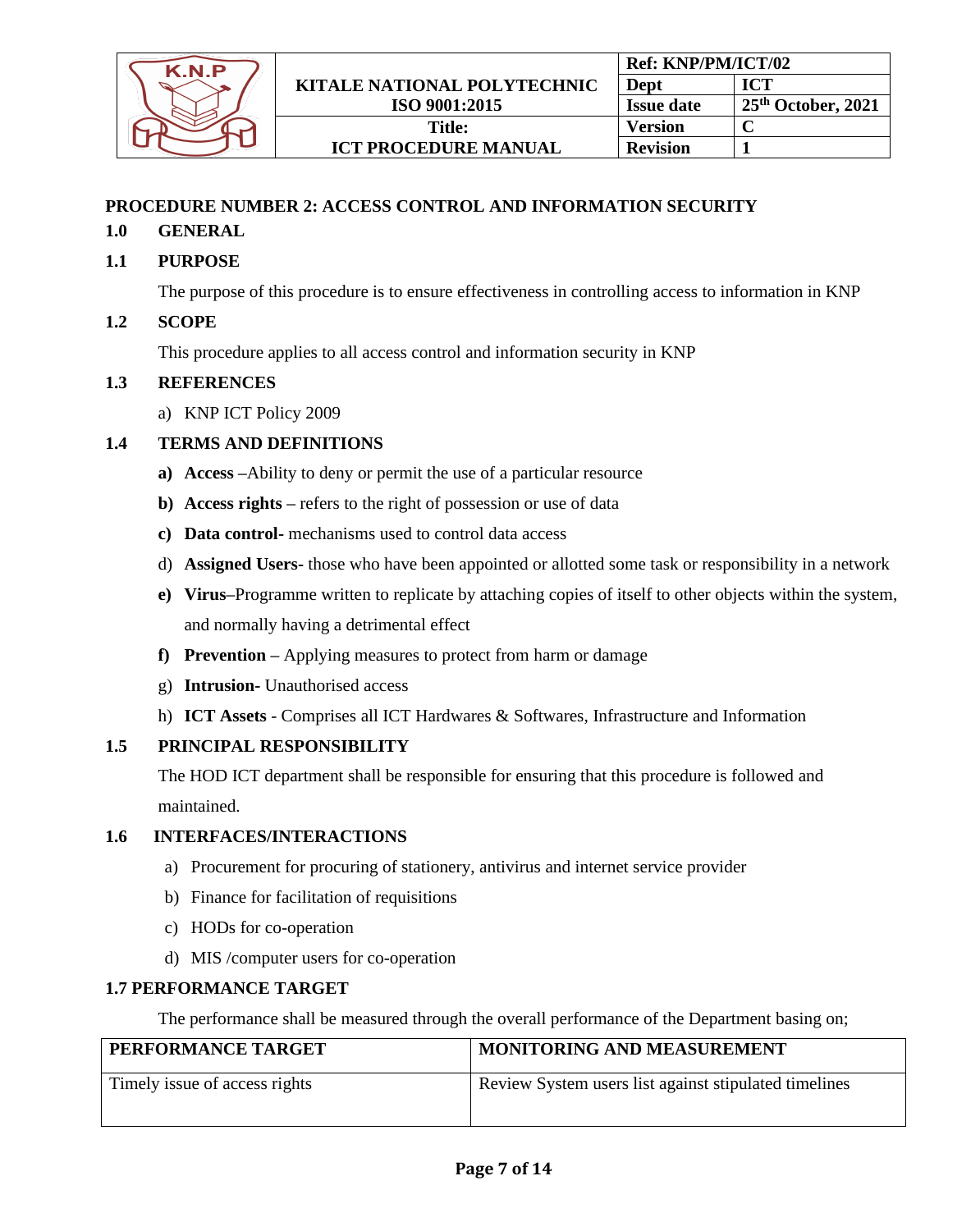| K N P |                             | <b>Ref: KNP/PM/ICT/02</b> |                      |
|-------|-----------------------------|---------------------------|----------------------|
|       | KITALE NATIONAL POLYTECHNIC | Dept                      | ICT                  |
|       | ISO 9001:2015               | <b>Issue date</b>         | $25th$ October, 2021 |
|       | Title:                      | Version                   |                      |
|       | <b>ICT PROCEDURE MANUAL</b> | <b>Revision</b>           |                      |

| Effective monitoring of system users          | Review System log files against users rights                        |
|-----------------------------------------------|---------------------------------------------------------------------|
| Timely installation and updating of antivirus | Compare antivirus installation form against stipulated<br>timelines |
| Timely asset scan                             | Review Duly filled asset scan forms against stipulated<br>timelines |

## **1.8 RESOURCES**

The resources to be used in the process are listed below:-

- a) Computers,LAN,
- b) MIS officer, IT technicians
- c) Antivirus,firewall,internet,
- d) Office space and stationery

# **1.9 INPUTS AND OUTPUTS**

| <b>INPUTS</b>        | <b>OUTPUTS</b>                          |  |  |
|----------------------|-----------------------------------------|--|--|
| <b>MIS</b>           | List authorized users accessing the mis |  |  |
| System users         | system                                  |  |  |
| Antivirus            | System log files                        |  |  |
| Wi-fi hotspot system | List installed and updated computers    |  |  |
|                      | List of intrusion detection             |  |  |

# **2.0 METHOD**

- 2.1 This procedure shall start with the ICT officer requesting HODs to submit a list of NEW system users and the level of their access rights to the Polytechnic owned networks and MIS for configuration.
- 2.2 In determining the level of access rights, the HOD shall use the following criteria:
	- a) Nature of officer's work
	- b) duties responsibilities bestowed on the officer
- 2.3 Upon receipt of the list, the ICT officer shall within a day configure the Polytechnic owned networks and server's to suit the given rights. In configuring the server's the ICT officer shall:
	- a) Log in as the administrator
	- b) Access the user rights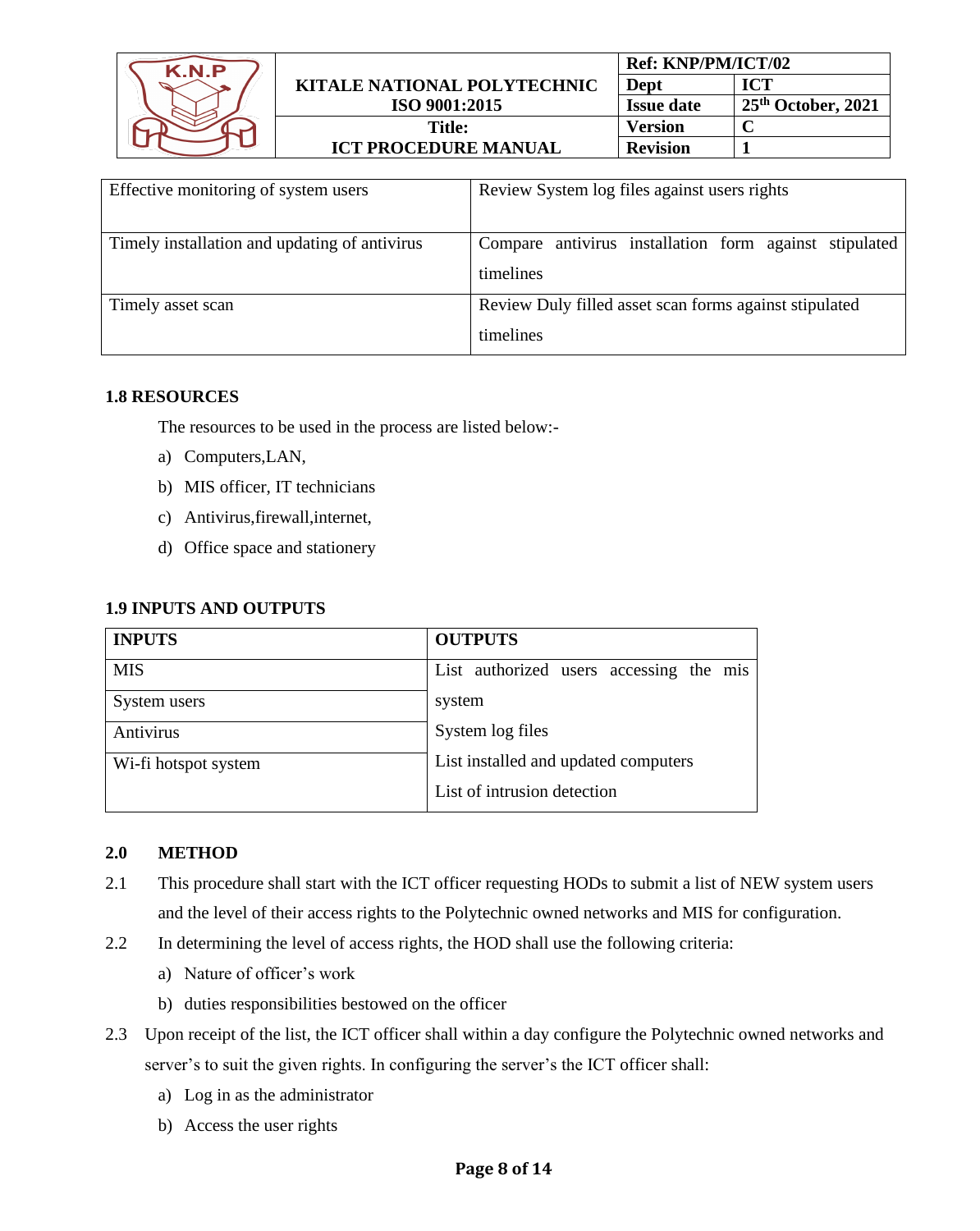

- c) Review and give the user rights as per the request
- d) Save and log off
- 2.3 In ensuring effective control over the users access rights the ICT officer shall:
	- a) Configure the system to prompt users to change their passwords after every sixty days.
	- b) Disable log-in accounts for terminated / transferred employees within one day of the termination/transfer.

# **3.0 LIST OF APPLICABLE RECORDS/FORMS**

- a) System generated log files
- b) Updated System users list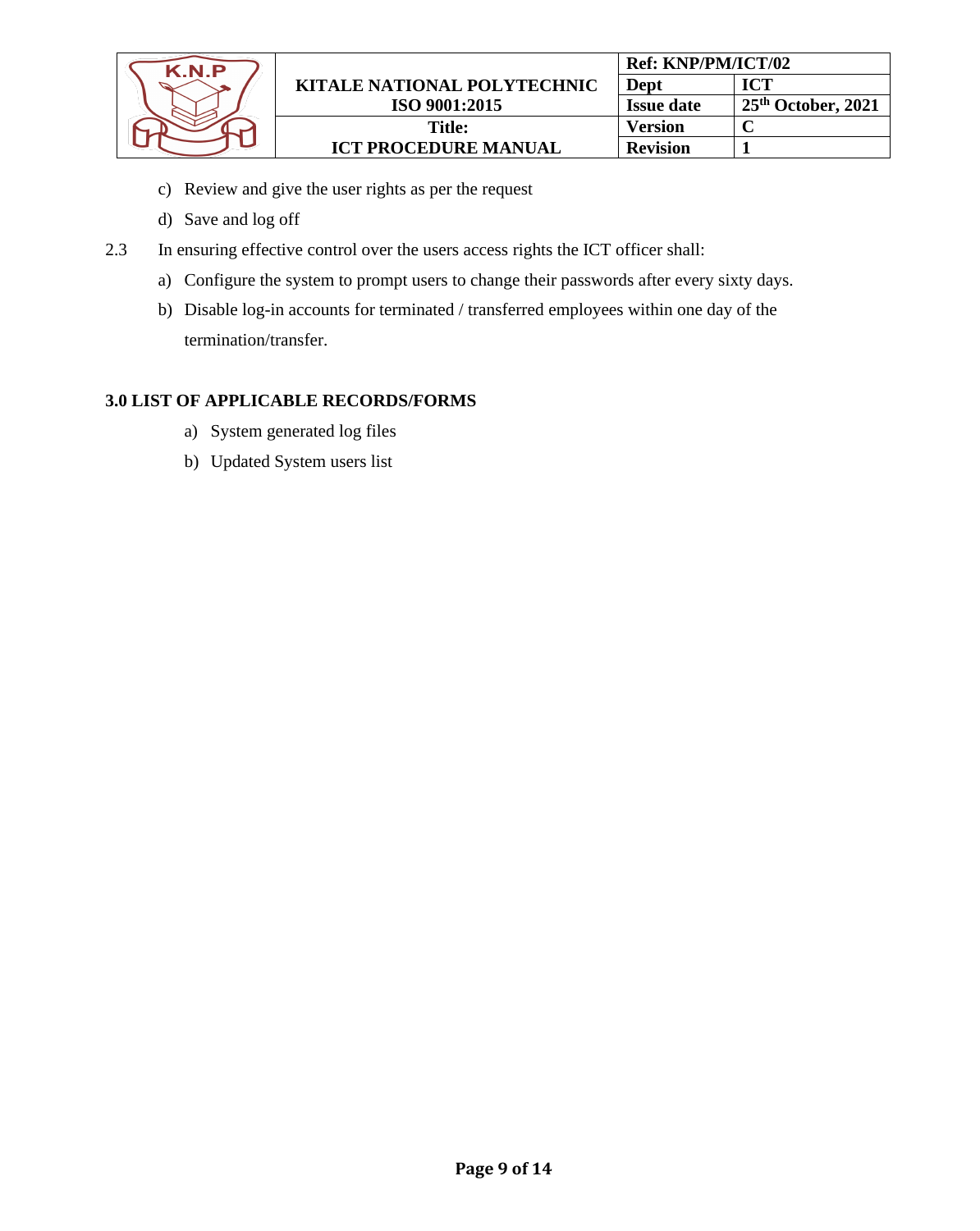

# <span id="page-9-0"></span>**PROCEDURE NUMBER 3: ASSET ASSESSMENT, REPAIR AND MAINTAINANCE OF ICT EQUIPMENT**

# **1.0 GENERAL**

# **1.1 PURPOSE**

The purpose of this procedure is to ensure that the assessment, repair and maintenance of ICT assets is conducted effectively and efficiently.

# **1.2 SCOPE**

This procedure applies to all ICT assets in KNP

# **1.3 REFERENCES**

KNP ICT Policy 2009

## **1.4 TERMS AND DEFINITIONS**

- **a) Network–**A connection of two or more computers for the purpose of sharing resources and other equipments
- **b) PC –** personal computer

# **1.5 PRINCIPAL RESPONSIBILITY**

The ICT Head of Department shall be responsible for ensuring that this procedure is followed

# **1.6 INTERFACES/INTERACTIONS**

- a) Finance for financial facilitation
- b) Procurement for acquisition and provision of materials
- c) Departments for co-operation in terms of reporting faulty equipments on time
- d) Computer users for feedback

#### **1.7 PERFORMANCE TARGET**

The performance shall be measured through the overall performance of the Department basing on;

| PERFORMANCE TARGET                            | MONITORING AND MEASUREMENT                              |
|-----------------------------------------------|---------------------------------------------------------|
| Accurate assessment of new ICT equipments     | Inspection and acceptance form showing that the new     |
|                                               | equipments meet the user's specifications               |
| Prompt identification of idle assets          | Review List of idle assets against stipulated timelines |
| Timely installation and Updating of softwares | Observing Updated softwares in the institute computers  |
| Effective general computer and network        | Review of complains from ICT users                      |
| maintenance                                   |                                                         |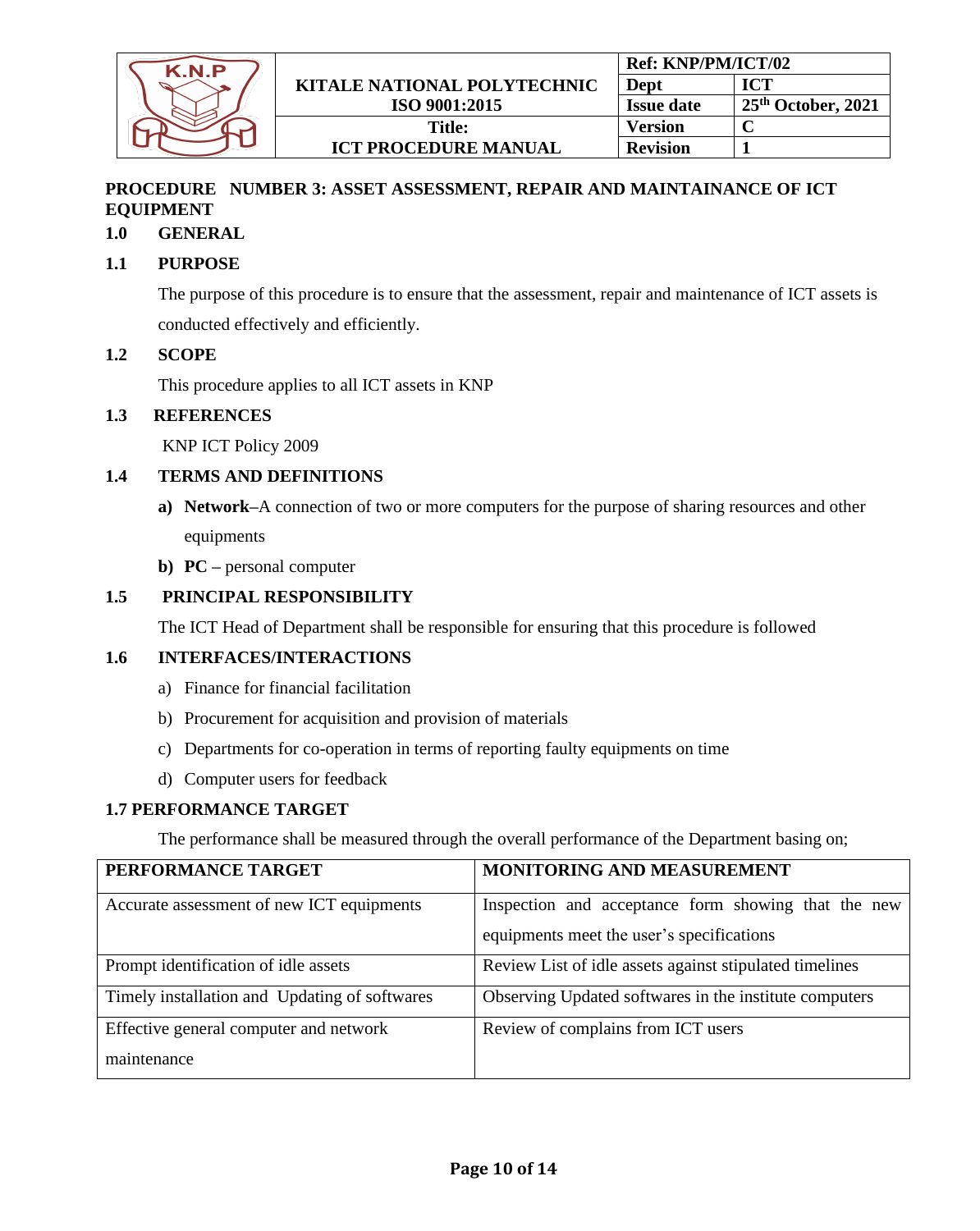

## **1.8 RESOURCES**

The resources to be used in the process are listed below: -

- a) Repairs and maintenance tool kit, blowers
- b) It technicians, MIS officer
- c) Software; antivirus, OS, application software, internet
- d) Office space, cabinets

# **1.9 INPUTS AND OUTPUTS**

| <b>INPUTS</b>                            | <b>OUTPUTS</b>                      |
|------------------------------------------|-------------------------------------|
| Software                                 | installed software properly working |
| Hardware repairs and maintenance request | Repair and maintenance report       |
| form                                     | Duly filled asset scan form         |
| Large turnover of machines               | List of idle assets                 |
| Idle assets                              |                                     |

#### **2.0 METHOD**

- 2.1 This procedure shall start with the ICT officer determining the need for an ICT Asset Assessment and repair and maintenance using the following considerations
	- a) Whenever a large turnover of assets (for example when a large number of computers are bought)
	- b) Identification of idle assets(done yearly)
	- c) Upgrading of software
	- d) Repair and maintenance schedule
	- e) User complaint on efficiency and effectiveness of ICT equipment
	- f) Examination timetables
- 2.2 Prior to an assessment, the ICT officer shall ensure availability of an ICT ASSET ASSESSMENT CHECKLIST. This checklist shall be used by the technical personnel as a guide to conducting ICT asset assessments.
- 2.3 The ICT officer shall run an asset assessment as per procedure no 2 clause 2.7.
- 2.4 In case of large turnover asset scan shall be guided by:
	- a) Whether hardware meets user specifications or not
	- b) What software is installed on the device?
- 2.5 If a non-conformance is found, the ICT officer shall advice the procurement office not to accept the asset. If the asset meets user's specifications the asset shall be received and issued to the user department.

#### **Page 11 of 14**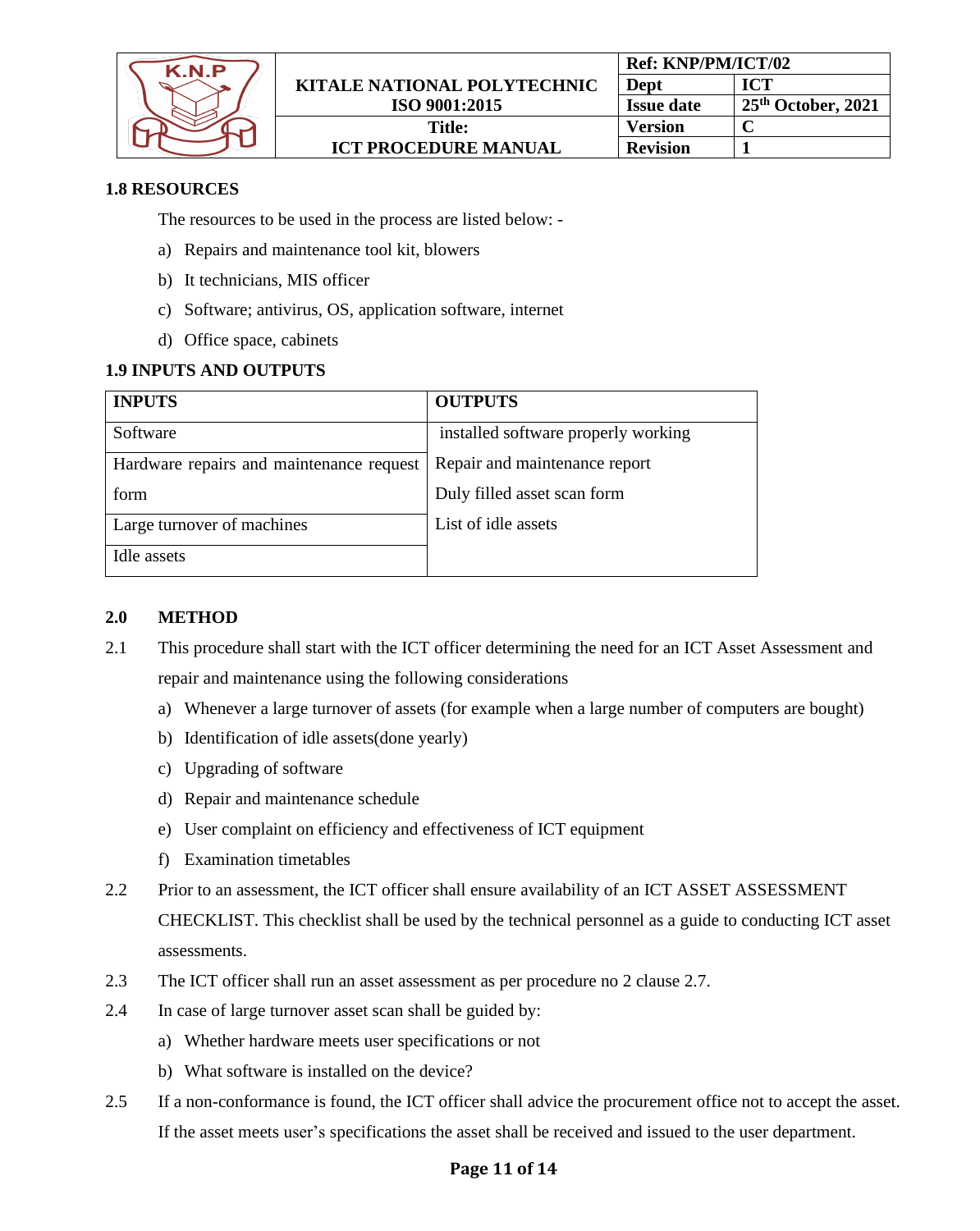

- 2.8 For repairs, ICT officer shall within 2 weeks to the end of every term prepare a schedule for repair and maintenance of all ICT Equipment within The Polytechnic and forward to the HODs for information.
- 2.9 the ICT officer shall identify the type of service guided by asset assessment report
- 2.10 The ICT officer shall instruct the technical personnel to perform minor repairs:
	- a) Checking and cleaning virus
	- b) Software installation
	- c) Blowing and general computer maintenance
	- 2.11 The maintenance report shall include:
		- a) List of computers serviced
		- b) Status of the installed softwares
		- c) recommendations
- 2.12 The ICT officer shall forward the recommendation to the HOD IT who shall act upon the recommendation.
- 2.13 In case major repairs are required such as:
	- a) Computer hardware and software repairs
	- b) Network and wireless repairs
- 2.14.1 The HOD IT shall request the procurement officer as per the procurement procedure to undertake tendering of repair services.
- 2.14 This procedure shall be deemed complete upon the ICT officer ensuring that all the computers are repaired and maintenance done as per the schedule.

# **3.0 LIST OF APPLICABLE RECORDS/FORMS**

- a) Filled ICT equipments complains form
- b) Filled Asset assessment form
- c) Duly filled inspection and acceptance forms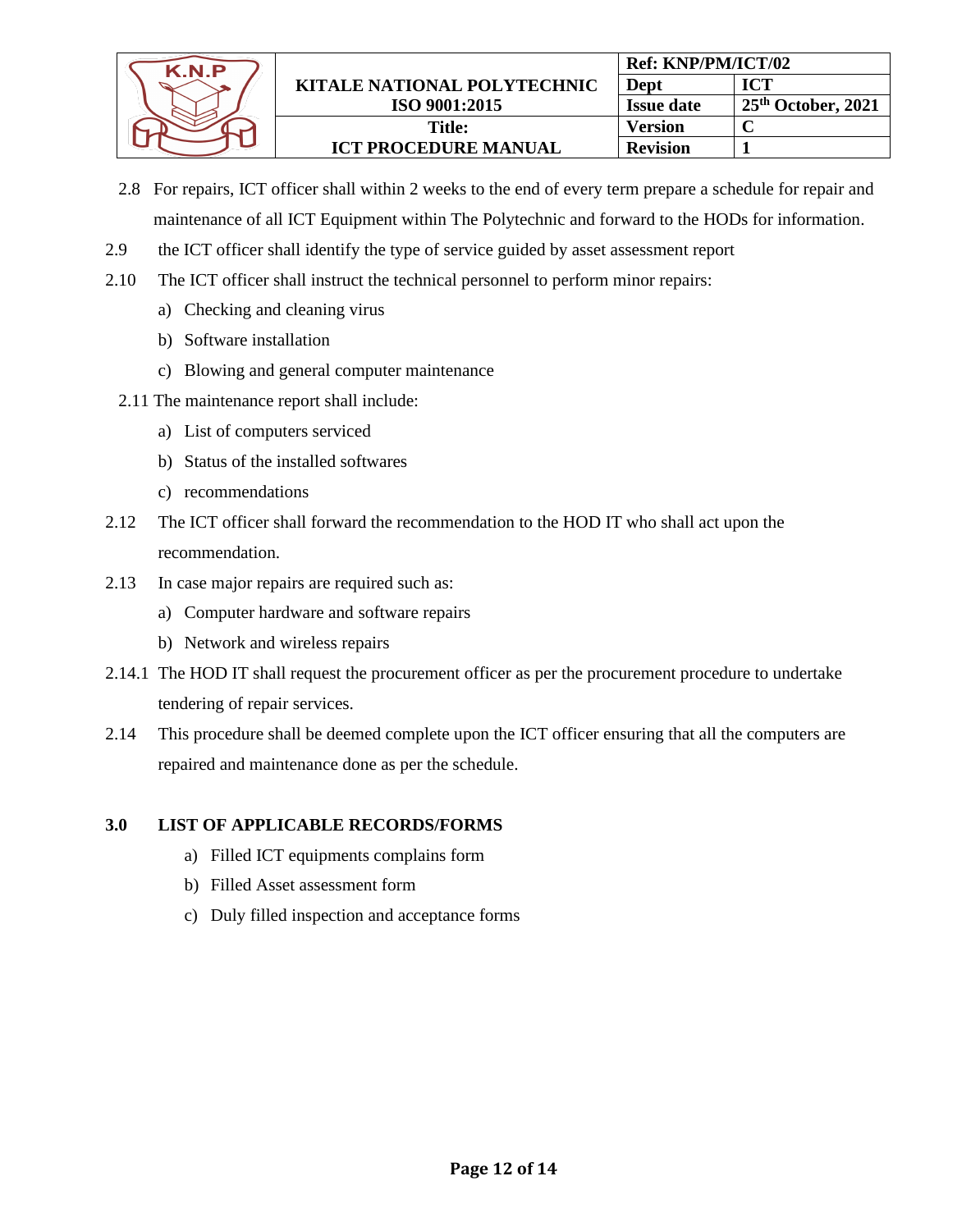

# <span id="page-12-0"></span>**PROCEDURE NUMBER 4: WEBSITE MANAGEMENT**

## **1.0 GENERAL**

# **1.1 PURPOSE**

The purpose of this procedure is to ensure that the polytechnic website is functioning properly and is well updated with current news and events.

## **1.2 SCOPE**

This procedure applies to the polytechnic website

# **1.3 REFERENCES**

KNP ICT Policy 2009

## **1.4 TERMS AND DEFINITIONS**

**Website–**A group of world Wide Web pages containing hyperlinks to each other and made available online by an individual, company, educational institution, government or organization

## **1.5 PRINCIPAL RESPONSIBILITY**

The ICT Head of Department shall be responsible for ensuring that this procedure is followed

#### **1.6 INTERFACES/INTERACTIONS**

- a) Finance for financial facilitation-payment of hosting fees
- b) Procurement for acquisition of developers for upgrading the website
- c) Departments for co-operation in terms of bringing the departmental updates
- d) Website developers for technical support

# **1.7 PERFORMANCE TARGET**

The performance shall be measured through the overall performance of the Department basing on;

| PERFORMANCE TARGET                               | MONITORING AND MEASUREMENT                                           |
|--------------------------------------------------|----------------------------------------------------------------------|
| A working website that is updated and online     | Observing and opening the website address to see if it is            |
|                                                  | updated                                                              |
| Timely updates of the website                    | Observing and opening the website address to see if it is<br>updated |
| Current content of the website of news, adverts, | Observing and opening the website address to see if it is            |
| events.                                          | updated                                                              |

# **1.8 RESOURCES**

The resources to be used in the process are listed below: -

a) Stationery